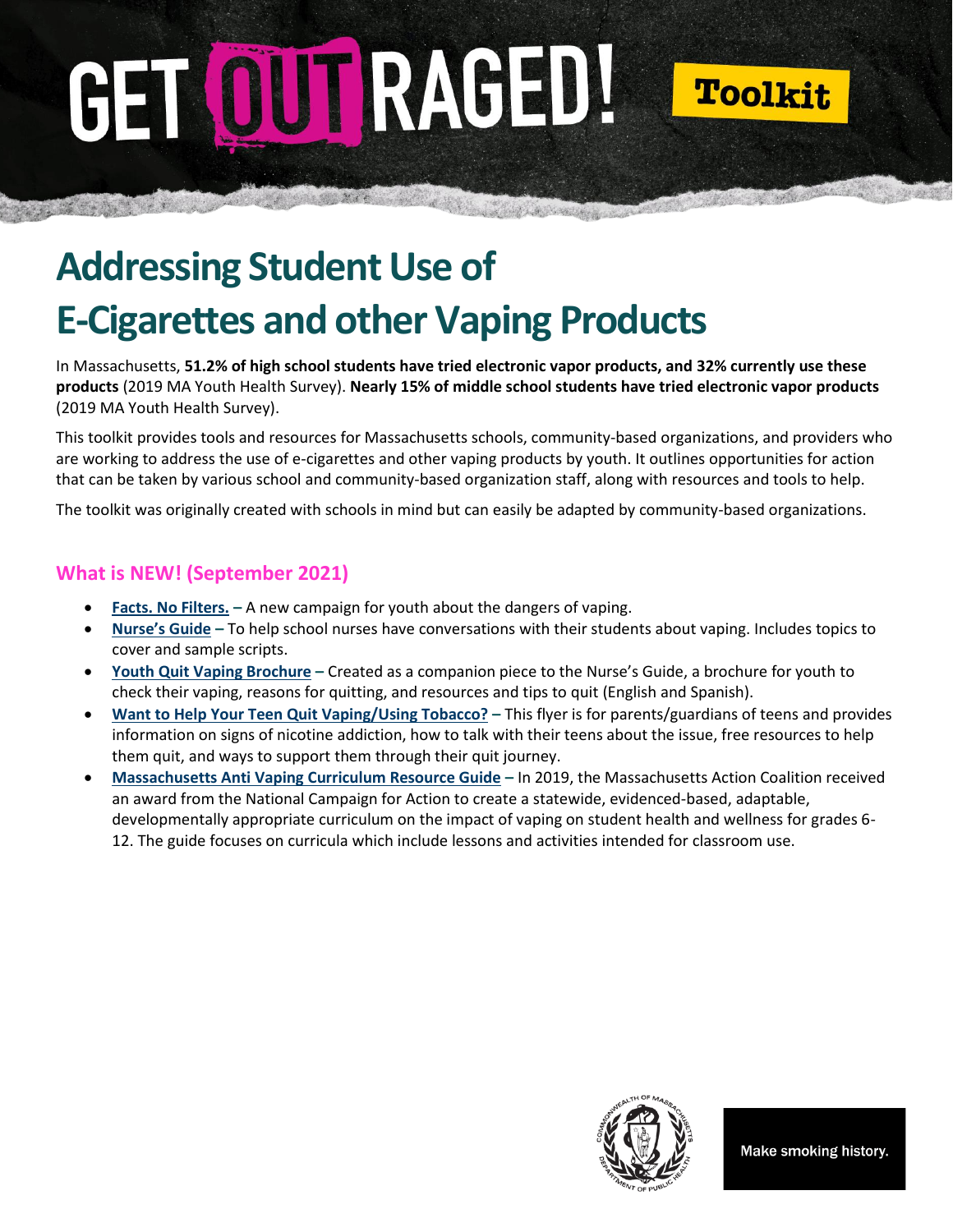## **Table of Contents**

[E-Cigarettes and Other Vaping Products](#page-2-0) – page 3

[Get Outraged! and Facts. No Filters](#page-3-0)[.](#page-3-0) – page 4

[Information for School Administrators](#page-6-0) – page 7

[Information for Curriculum Coordinators, Health Educators, and Teachers](#page-9-0) – page 10

[Information for School Health Services](#page-11-0) – page 12

[Information for Healthcare Providers](#page-12-0) – page 13

[Resources to Help Youth](#page-14-0) Quit E-Cigarettes or Other Tobacco Products – page 15

[References](#page-16-0) – page 18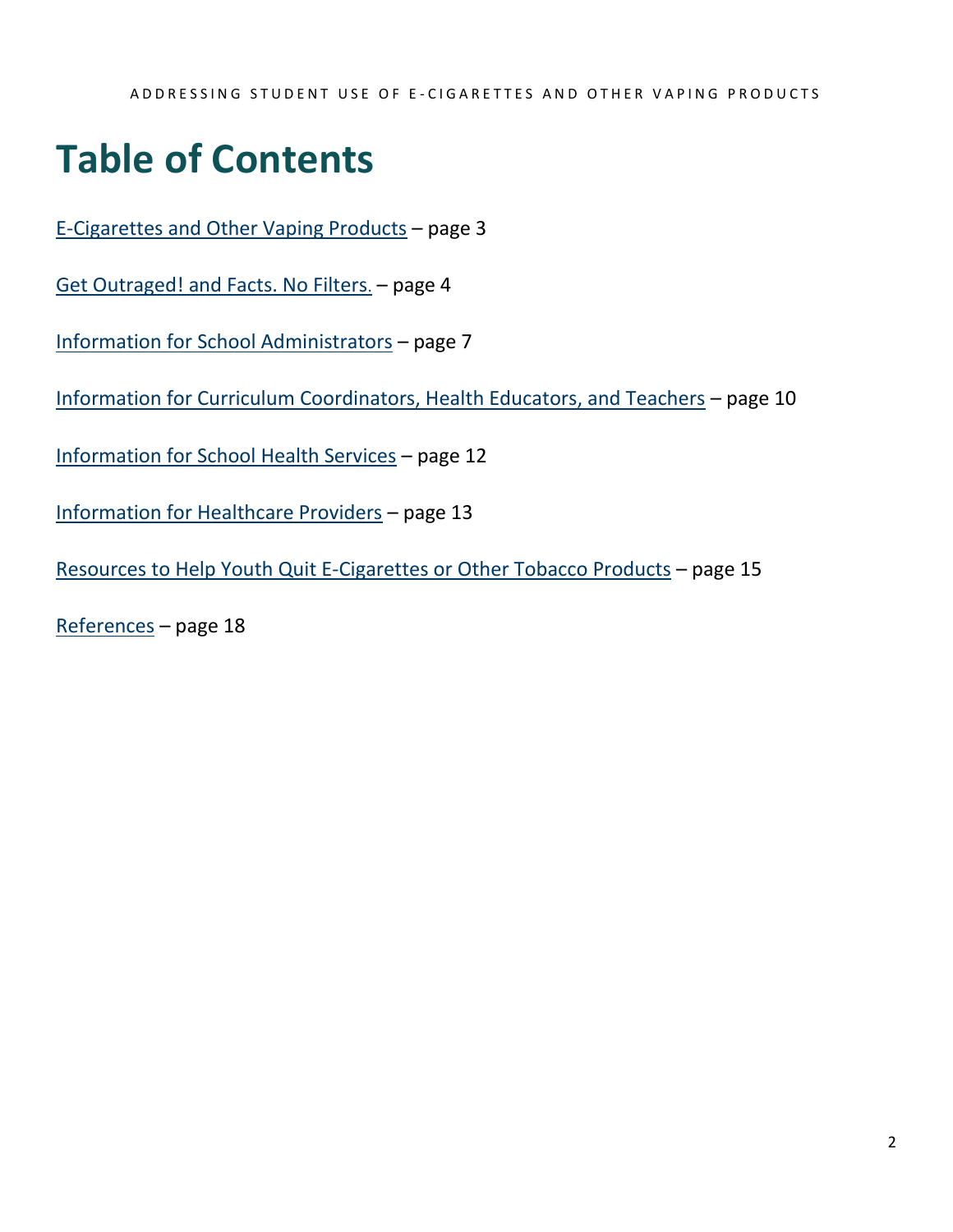### <span id="page-2-0"></span>**E-Cigarettes and Other Vaping Products**

E-cigarettes are battery-powered noncombustible (not flammable) tobacco products that simulate the action and sensation of smoking. People use e-cigarettes to vape. Their use is often referred to as vaping because they do not produce tobacco smoke, but rather an aerosol (often mistaken for water vapor).

They are also known as e-cigs, vape pens, e-hookahs, e-pipes, tanks, mods, vapes, electronic nicotine delivery systems, or ENDS, and more. Some youth refer to vaping devices by their brand name such as Puff Bar, fruyt STIK, JUUL, BO, myblu, Smok, Suorin, and others.

Nearly all e-cigarettes contain nicotine.<sup>1</sup> Nicotine is highly addictive and can harm the developing adolescent brain.<sup>2,3</sup> Because the brain is still developing until about age 25, youth and young adult exposure to nicotine can lead to addiction and disrupt attention and learning.<sup>2</sup>

### **Learn more about e-cigarettes and nicotine.**

- [Get the Facts](https://www.mass.gov/info-details/get-the-facts-about-youth-vaping) GetOutraged.org
- [Vaping Products](https://www.mass.gov/service-details/vapes-and-industry-tactics) GetOutraged.org  $\blacksquare$
- [E-Cigarette Use Among Youth and Young Adults: A Report of the Surgeon General](https://e-cigarettes.surgeongeneral.gov/default.htm)
- [Information on Electronic Cigarettes](https://www.cdc.gov/tobacco/basic_information/e-cigarettes/) Centers for Disease Control and Prevention (CDC)

### **Learn more about how the tobacco and vaping industries target kids.**

[Tobacco Industry Tactics](https://www.mass.gov/service-details/vapes-and-industry-tactics) – GetOutraged.org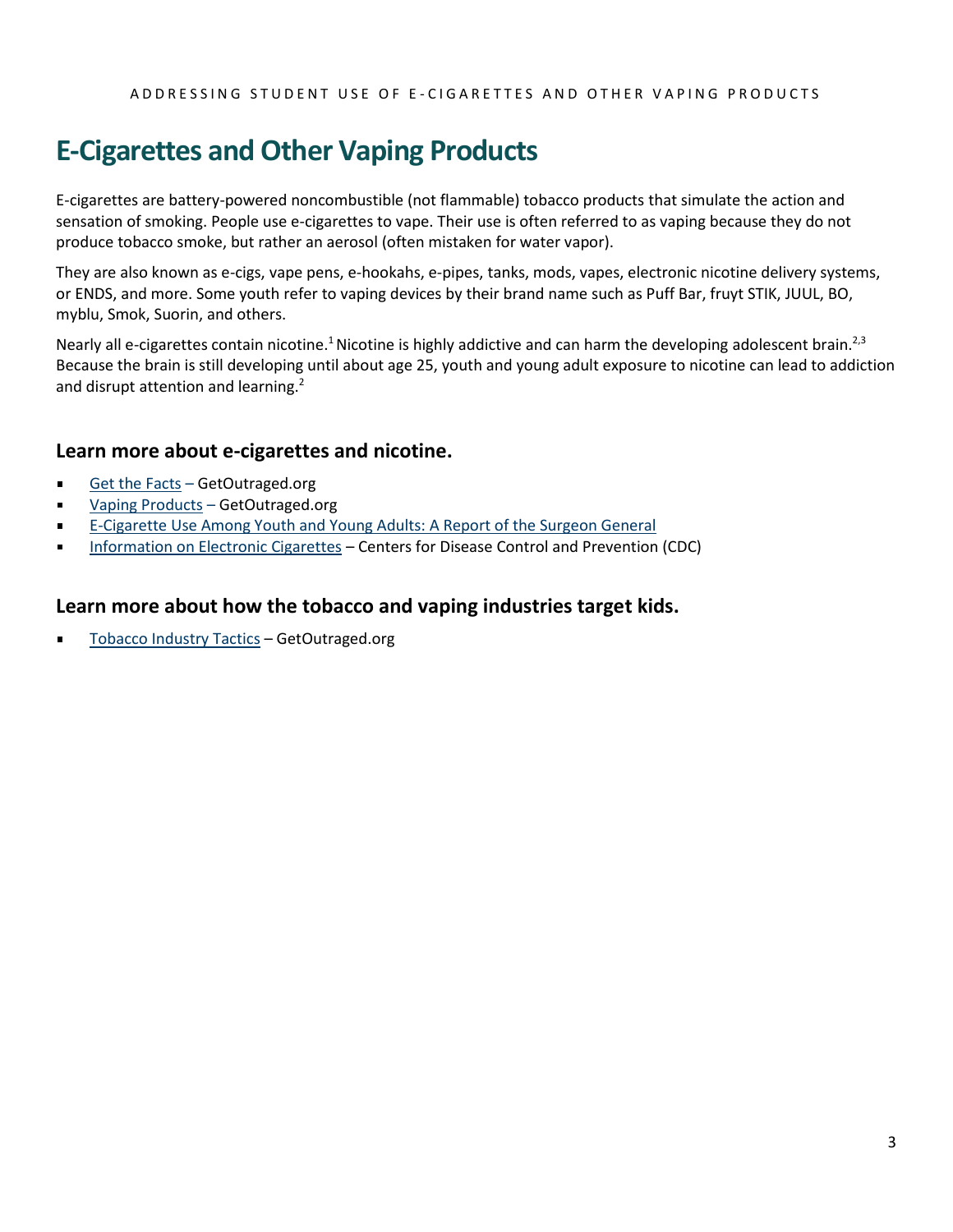### <span id="page-3-0"></span>**Get Outraged! and Facts. No Filters.**

**Get Outraged!** is a public information campaign in Massachusetts to bring attention to the tactics that the tobacco and vaping industries use to hook their next generation of customers: our kids. It's first iteration was focused on flavored tobacco products, called *Big Tobacco is Sweet Talking Our Kids*. In 2018, it evolved into *The New Look of Nicotine Addiction.* This Toolkit is one part of that effort to reach parents and youth-serving adults with information and resources about vaping.

In April 2019, DPH launched *Vapes and Cigarettes: Different Products. Same Dangers.,* a public information campaign to raise awareness among middle and high school-aged youth about the dangers of vaping. Information related to that campaign, its resources, and how to reach youth with the information is included in this toolkit, as the information and materials remain relevant. Previous campaign materials can be ordered for free through th[e Massachusetts Health](https://massclearinghouse.ehs.state.ma.us/category/Vaping.html)  Promotion [Clearinghouse.](https://massclearinghouse.ehs.state.ma.us/category/Vaping.html)

**NEW** – *Facts. No Filters*. is DPH's recent campaign for youth (2021), developed in collaboration with th[e Office of](https://www.mass.gov/orgs/office-of-consumer-affairs-and-business-regulation)  [Consumer Affairs and Business Regulation.](https://www.mass.gov/orgs/office-of-consumer-affairs-and-business-regulation) The campaign gives young people facts about the dangers of vaping, tips to help them talk with friends, and resources to quit. Learn more about the dangers of vaping and watch the videos at [mass.gov/vaping](http://www.mass.gov/vaping) and @GetTheVapeFacts on Instagram.



A corresponding parent education campaign, in English and Spanish, can be found at [GetOutraged.org.](http://www.mass.gov/get-outraged)

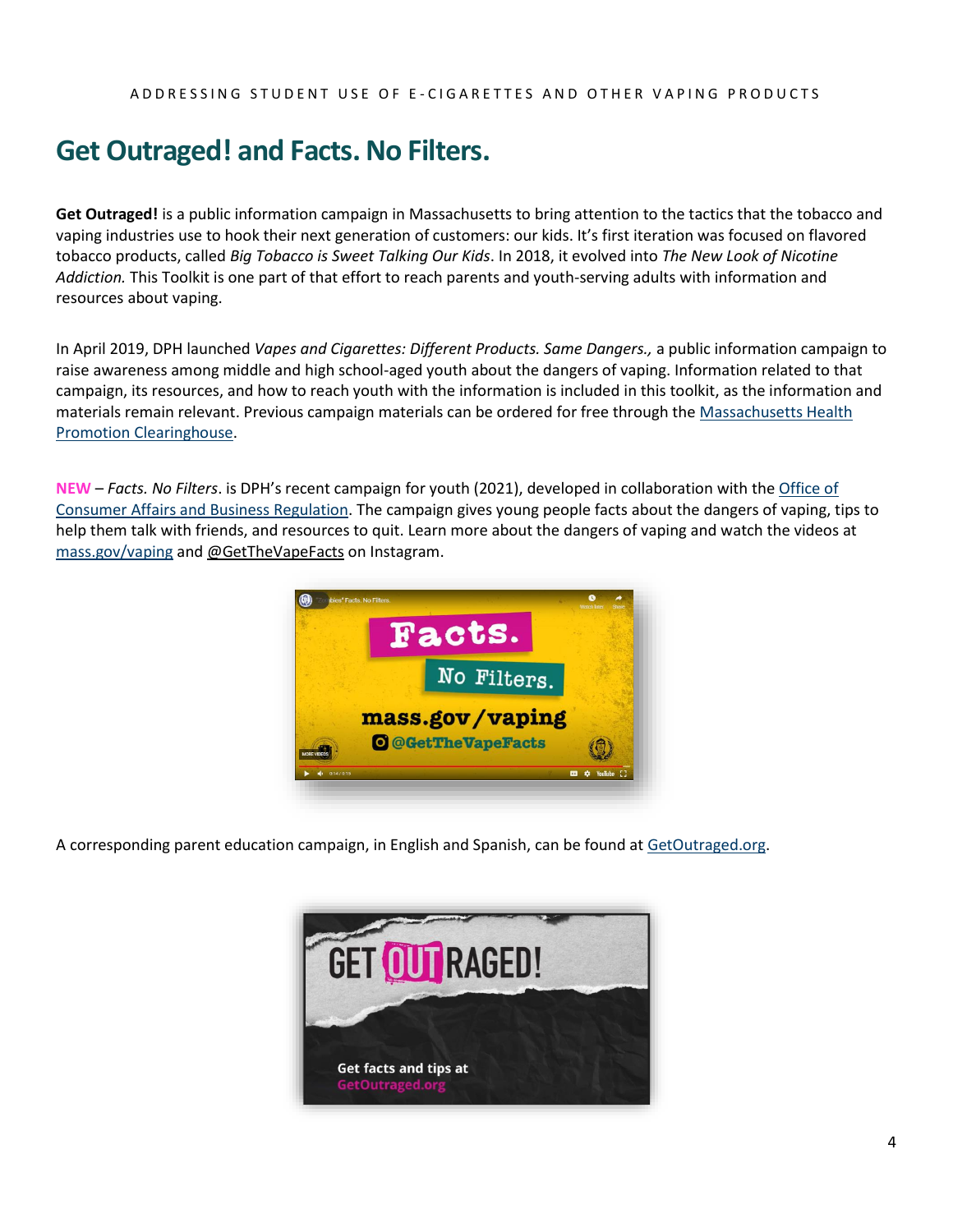### **Ideas to use the youth campaign resources within your school/community-based organization**

There are many ways that you can utilize the youth campaigns and their resources within your school, community-based organization, or healthcare practice. Below are just a few ideas that are also reinforced in various sections throughout the Toolkit.

- **Reinforce adult education about the topic**. The youth campaigns and materials are a great way to reinforce educating parents/guardians and staff in your organization about e-cigarettes. If you haven't already done so, consider a presentation to these audiences with basic information around e-cigarettes. A sample presentation is included in the sections for School Administrators and for Curriculum Coordinators, Health Educators, and Teachers. You can also contact your loca[l Tobacco-Free Community Partnership](http://makesmokinghistory.org/my-community/community-partnerships/) Program for presentations and information.
- **Hang campaign posters.** The *Vapes and Cigarettes: Different Products. Same Dangers.* posters were created to deliver messaging to youth. Consider hanging them throughout your building where they are visible. Ideas for placement include bathrooms, locker rooms, classrooms, counselor's office, nurse's office, coach's office, bulletin boards, hallways, lunchroom walls, concession stands at school events, meeting rooms, etc.
- **Hang fact clings.** Each of the four main facts on the *Vapes and Cigarettes: Different Products. Same Dangers* poster are printed as small "clings" that adhere to windows, mirrors, doors, and other surfaces. Because young people reported during the campaign focus groups that school bathrooms are often a favored vaping location, the clings were developed with school bathrooms in mind—but they can be used in other areas of your organization's building as well. Note: Once the clings are out of stock in the Massachusetts Health Promotion Clearinghouse, they will not be re-printed.
- **Distribute the campaign handout.** A two-sided handout or fact sheet contains more facts about the dangers of vaping/using e-cigarettes as well as quit resources. The handout expands upon the four main facts in the *Vapes and Cigarettes: Different Products. Same Dangers* poster and fact clings and provides resources for youth. The handout can be used in a variety of ways such as a resource for youth in the counselors' or nurse's office, or as part of an assembly or health class on the topic of tobacco or other substance use prevention. The handout is available in English and Spanish.
- **NEW –** A brochure about quitting vaping was developed as a companion piece to the Nurse's Guide (see section for school health services). However, this brochure can be a stand-alone piece to have available for youth in the counselors' or nurse's office. The brochure is available in English and Spanish.

### **All materials are available free of charge to Massachusetts residents and organizations by visiting the Massachusetts Health Promotion Clearinghouse at [www.mass.gov/maclearinghouse.](https://massclearinghouse.ehs.state.ma.us/category/Vaping.html)**

Involve students and incorporate campaign messages in other school activities. There are many ways your organization can involve youth in disseminating the messages of the campaigns. One idea is to ask student groups or youth participants to assist in hanging the *Vapes and Cigarettes: Different Products. Same Dangers* posters and fact clings (e.g., 84 Chapter, Students Against Destructive Decisions (SADD), Key Club, or Student Council, etc.) or to play *Facts. No Filters.* [campaign videos](https://www.youtube.com/playlist?list=PL54knlBH64ACbx-3ufAxQ8skynDuaXIyp) at group meetings and discuss them.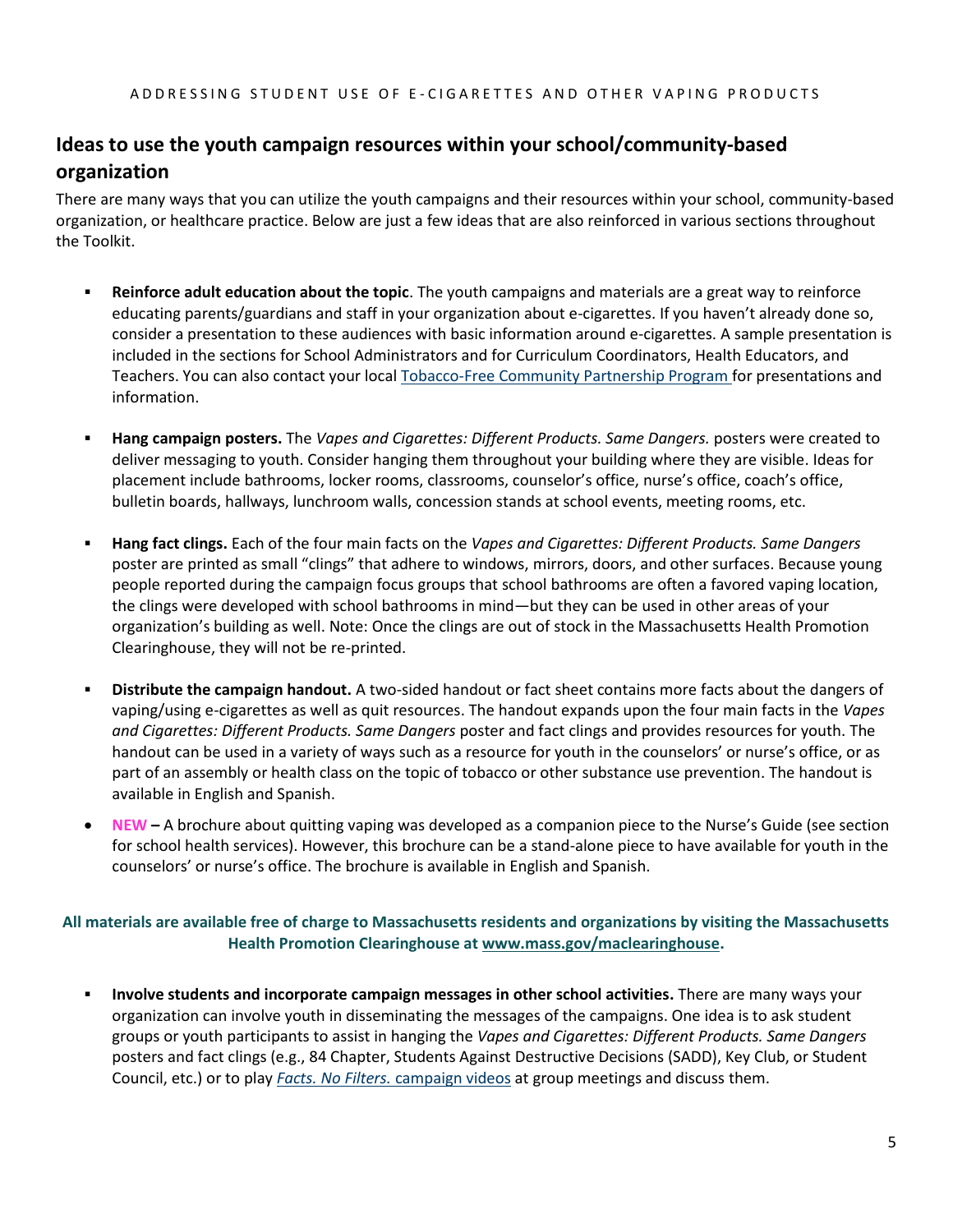### ▪ **To integrate the campaigns' messages more fully throughout your school or organization, ideas include:**

- o Play the *[Facts. No Filters.](https://www.youtube.com/playlist?list=PL54knlBH64ACbx-3ufAxQ8skynDuaXIyp)* campaign videos on monitors where appropriate.
- $\circ$  Use the campaigns' facts as a part of morning/afternoon announcements or assemblies. Ask adult advisors to use them or the videos to prompt conversation at club/program meetings. The handout, facts, or youth vaping brochure can also be a topic of conversation with youth who meet with school counselors and nurses.
- o **Use the campaigns' materials and themes to inspire:**
	- Plays or scenes in drama class or a production by the theatre department
	- Art, music, or dance
	- Essays, creative writing, or poetry
	- **EXECT** Articles in the student newspaper or other publication, including a newsletter that is sent home to parents/guardians
	- Word problems in mathematics or a science experiment
	- Student-led conversations during classroom meetings/club meetings/lunch
	- A supportive environment and resources for youth who are addicted to nicotine—let them know where they can go for help

### **What else you can do**

If you use the campaigns' materials and resources, consider the following:

- Let staff know in advance. By letting staff know in advance of utilizing the campaigns' resources, there is time to educate them with more information about vaping and e-cigarettes, as well as your organizations' policies and procedures about vaping. Teachers or program managers can incorporate the information into lesson plans. Staff can also be on the lookout for posters and clings to ensure they remain hung and are not vandalized and to preview videos so they know the messages and can incorporate them into lesson plans, etc.
- **EXECOMMUNICATE WITH PATE IS 2018 THE COMMUNICE: Communicate with parameter is** communicate with parents/guardians about the campaign. Sample language for an email blast or newsletter is included in the section for School Administrators. Letting parents/guardians know that the campaigns' resources are being utilized in your organization helps them prepare for conversations with youth at home. As mentioned earlier, it is also a good opportunity to provide adult-focused resources and information.
- See information for School Administrators about **establishing a chapter of The 84 Movement**, a statewide movement of youth fighting tobacco in Massachusetts.
- See information for Curriculum Coordinators, Health Educators, and Teachers for resources to **update curriculum** to address the harms of nicotine and e-cigarette use and for resources on relevant, youth friendly lesson plans.
- **EXEDMIDE Schools:** Please see the information on page 11 on Project Here. *Facts. No Filters*. was tested with middle-school aged youth and is appropriate for this age group.
- **Update tobacco-related signage** with signs for schools from the Massachusetts Health Promotion [Clearinghouse.](https://massclearinghouse.ehs.state.ma.us/category/TOB.html) The signage for schools includes both e-cigarette language and imagery.

Review the Toolkit in its entirety for additional information and resources on student use of e-cigarettes and other vaping products, including cessation resources for teens. If you have questions or comments about the *Vapes and Cigarettes: Different Products. Same Dangers.* or *Facts. No Filters*. campaigns and materials, please contact your local [Tobacco-Free Community Partnership Program](http://makesmokinghistory.org/my-community/community-partnerships/) or th[e Massachusetts Tobacco Cessation and Prevention Program.](mailto:rachel.cohen01@mass.gov)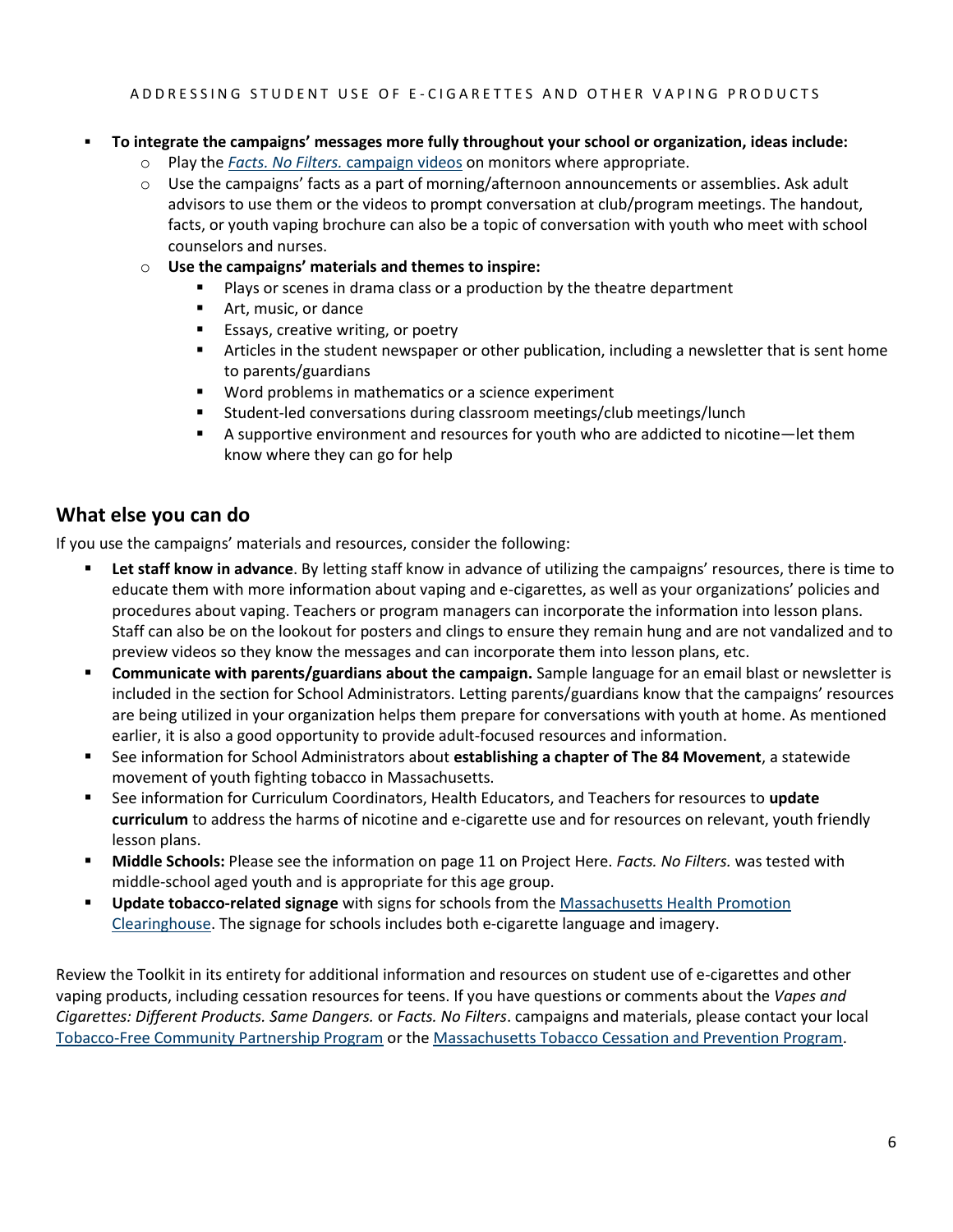### <span id="page-6-0"></span>**School Administrators**

The Massachusetts Smoke-Free Workplace Law prohibits smoking in all enclosed workplaces, including public and private schools. In addition, Massachusetts requires that all public schools through high school prohibit smoking on school grounds, on school buses, and at school sponsored events during normal school hours. The law is commonly referred to as the "Education Reform Act" (MG.L. ch. 270, §22(b)(2); MGL c. 71, §§2A, 37H; c. 90, §7B(10)). Governor Baker signed legislation in 2018 that amends the "Education Reform Act" to include e-cigarettes and other electronic nicotine delivery products. This took effect on December 31, 2018.

Schools also have the authority to create their own policies about tobacco use (including e-cigarette use) on school property for students, staff, and visitors.

### **Here's what you can do**

### **Review and strengthen current school tobacco policy.**

- The Massachusetts Association of Health Boards developed guidance in 2018 for schools looking to address ecigarettes in their school tobacco policy. This guidance document is being updated and will be posted when finalized.
- [Public and Private Schools and The Massachusetts Smoke-Free Workplace Law](https://www.mass.gov/doc/public-and-private-schools-and-the-massachusetts-smoke-free-workplace-law-0/download) questions and answers for schools about the Smoke-Free Workplace Law
- [Massachusetts Law regarding Student Use of Tobacco Products](https://malegislature.gov/Laws/GeneralLaws/PartI/TitleXII/Chapter71/Section2A) a link to state law about use of tobacco products  $\blacksquare$ within school buildings or facilities or on school grounds.
- [Free Signs](http://massclearinghouse.ehs.state.ma.us/category/TOB.html) Massachusetts Health Promotion Clearinghouse (Note: Signs for schools incorporate e-cigarette  $\blacksquare$ language and imagery.)
- [Intervention for Nicotine Dependence: Education, Prevention, Tobacco and Health \(INDEPTH\)](https://www.lung.org/stop-smoking/helping-teens-quit/indepth.html) is an alternative to  $\blacksquare$ suspension or citation that helps schools and communities address the teen vaping problem in a supportive way. Punitive measures can punish young people who have unfairly been targeted by the tobacco and vaping industries, hooking them to their addictive products. Instead of punishing youth, INDEPTH is an interactive program that teaches students about nicotine dependence, establishing healthy alternatives and how to kick the unhealthy addiction that got them in trouble in the first place. Developed by the American Lung Association.

### **Educate staff.**

E-cigarettes and other vaping products are often not easily recognizable. Educating staff about these products and about your school's policy to address them is an important part of strategy to reduce student use.

- [Presentation about E-cigarettes for School Staff /Parents](https://www.mass.gov/doc/vaping-presentation/download)  $\blacksquare$
- $\blacksquare$ [Frequently Asked Questions about Vaping](https://www.mass.gov/info-details/get-the-facts-about-youth-vaping) – GetOutraged.org
- $\blacksquare$ [Vaping Product Overview](https://www.mass.gov/service-details/vapes-and-industry-tactics) – GetOutraged.org

### **Educate parents.**

As a school administrator, educating parents with information about the problem of vaping and steps they can take to protect youth is critical.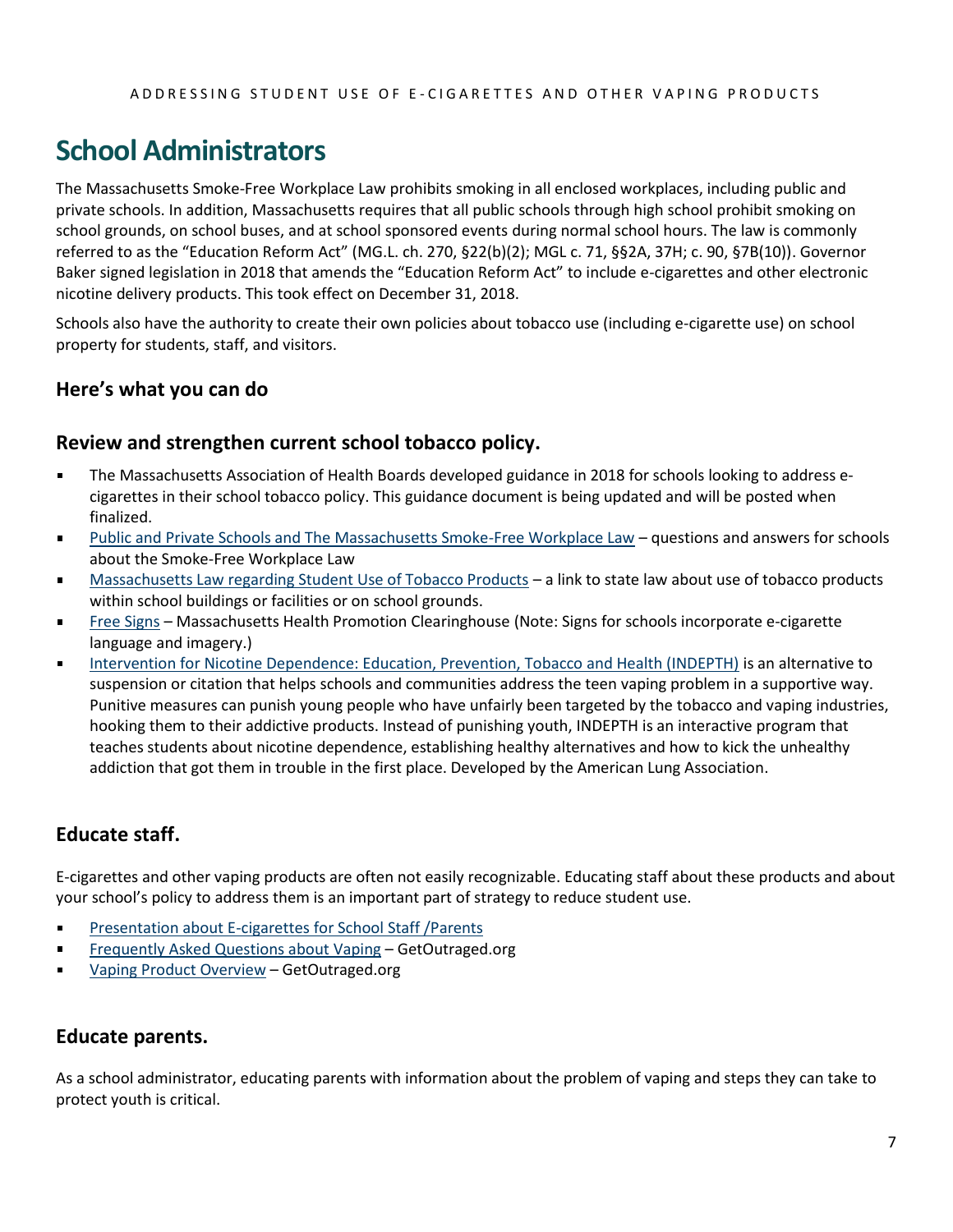#### ADDRESSING STUDENT USE OF E-CIGARETTES AND OTHER VAPING PRODUCTS

- [Presentation about E-cigarettes](https://www.mass.gov/doc/vaping-presentation/download) for School Staff /Parents  $\blacksquare$
- [Sample Copy for use in Parent Communication/Newsletter](https://www.mass.gov/doc/get-outraged-sample-articles-for-parent-newslettersemail-communication) short articles about the parent/guardian education campaign, youth education campaign, and youth quit resources for use on websites or other communication channels
- [Educational video about vaping](https://www.youtube.com/watch?v=e_VqeXf2P8A) **-** a short educational video which can be embedded on your school's website, or you can include a link to the video in communication about the topic of vaping. (Note: data in this video is slightly outdated, but most information is still relevant.)
- Campaign videos available on [GetOutraged.org](http://www.mass.gov/get-outraged) and [YouTube](https://www.youtube.com/playlist?list=PL54knlBH64ACEFZN4nHWKg5vCardpBbOi) educating parents about the dangers of vaping can  $\blacksquare$ be embedded on your website or you can include a link to the video in communication about the topic of vaping. You can also make parents aware of the videos their teens may see through the *Facts. No Filters*. campaign on [mass.gov/vaping.](http://www.mass.gov/vaping)

### **Resources that you can make available to parents:**

- $\blacksquare$ Promote [GetOutraged.org](http://www.mass.gov/get-outraged)
- [Frequently Asked Questions about Vaping](https://www.mass.gov/info-details/get-the-facts-about-youth-vaping) Massachusetts Health Promotion Clearinghouse (content available on  $\blacksquare$ [GetOutraged.org\)](http://www.mass.gov/get-outraged).
- [How to Talk With Your Kids about Vaping](https://www.mass.gov/service-details/information-about-youth-vaping-for-parentsguardians) Massachusetts Health Promotion Clearinghouse (also available as website content o[n GetOutraged.org\)](https://www.mass.gov/service-details/information-about-youth-vaping-for-parentsguardians).
- [Vaping flyer](http://massclearinghouse.ehs.state.ma.us/product/TC3477.html) Available to order or download at the Massachusetts Health Promotion Clearinghouse (English/Spanish)
- [Want to Help Your Teen Quit Vaping/Using Tobacco? -](https://massclearinghouse.ehs.state.ma.us/PROG-TOB/TC3486kit.html) This flyer is for parents/guardians of teens and provides  $\blacksquare$ information on signs of nicotine addiction, how to talk with their teens about the issue, free resources to help them quit, and ways to support them through their quit journey. (Available late Fall 2021)

### **Know more about tobacco use in your district/school.**

Collecting data on types of tobacco products students are using and where they obtain tobacco products can help inform education efforts and decisions about school policies. Sample surveillance questions about tobacco use, as well as questions about how students obtain tobacco products, perceptions of harm, and marijuana use, are included in the document Sample [Surveillance Questions about Tobacco Use.](https://www.mass.gov/doc/surveying-students-about-emerging-tobacco-use-rationale-and-suggested-questions)

### **Additional uses of these data include:**

- Capturing trends over time in use of conventional and emerging tobacco products and comparing local use rates  $\blacksquare$ with statewide use rates.
- Tracking of marijuana in electronic vapor products, and concurrent use of tobacco and marijuana.
- Increasing support for community-level tobacco control policies which have the potential to decrease youth tobacco exposure, access, and use.

### **Consider establishing a chapter of The 84 Movement.**

The 84 is a statewide movement of youth fighting tobacco in Massachusetts. Youth groups in a high school or community organization who want to fight against the tobacco industry's tactics sign up to become an 84 Chapter and be a part of the movement. Chapters educate their peers and adults about the tobacco industry's tactics; help to create change locally and statewide to reduce the influence of tobacco in their communities; promote social norms messaging around youth tobacco use; and more. Visi[t The84.org](http://the84.org/) for more information. (The 84 is expanding into middle school, so please check the website for more information.)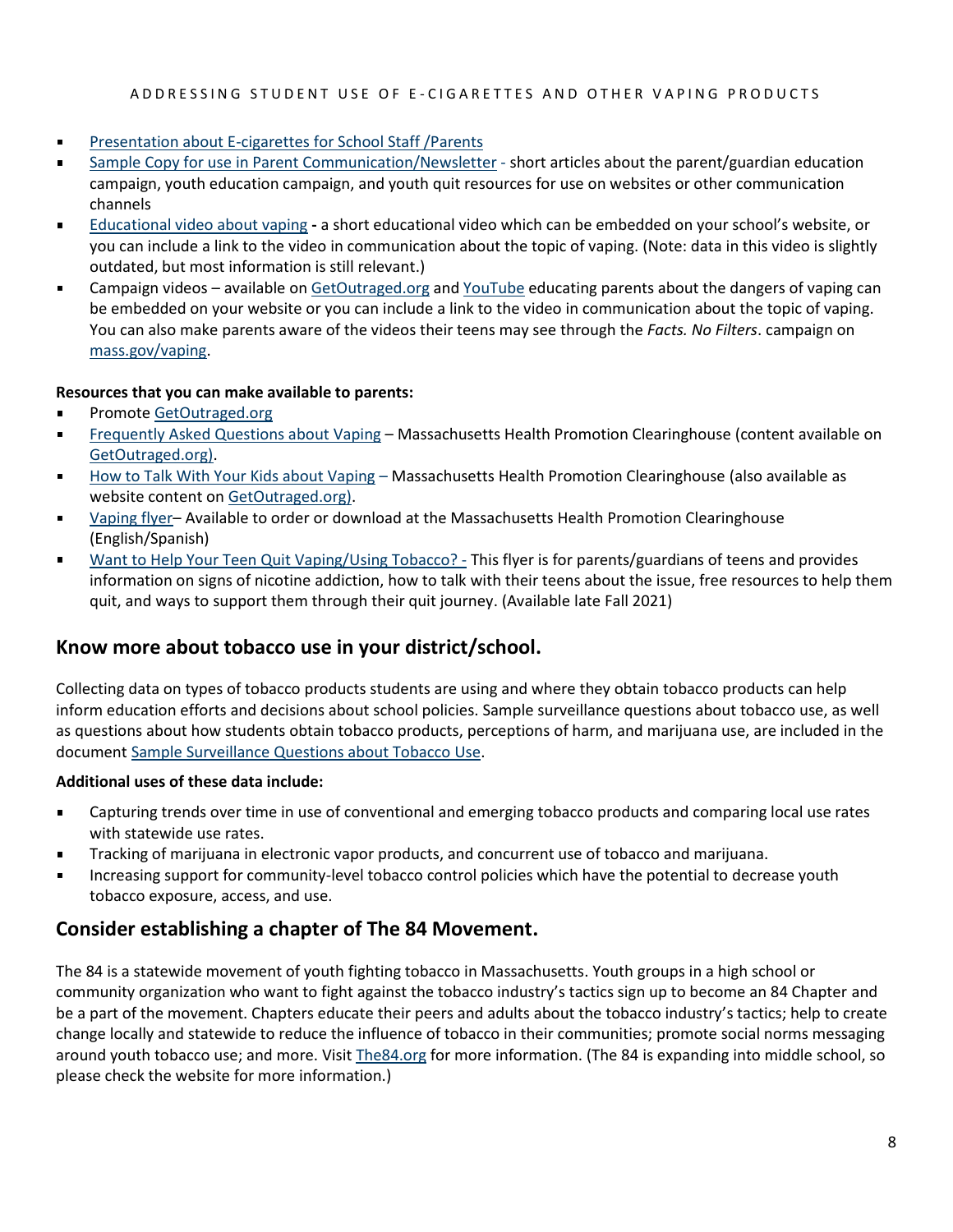### **Share resources with staff for quitting tobacco.**

While your staff cannot use tobacco on school grounds, that doesn't mean they are not current tobacco users. It is important to support staff who use tobacco products by providing them resources to address their own nicotine addiction.

- Call 1-800-QUIT-NOW or enroll online at mass.gov/quitting to get connected to a free quit coach and resources
- **[Free Quitting Materials](http://massclearinghouse.ehs.state.ma.us/category/TOB.html) Massachusetts Health Promotion Clearinghouse**

### **Know more about resources in your community.**

The Massachusetts Tobacco Cessation and Prevention Program funds eight regional Tobacco-Free Community Partnerships (TFCPs) to provide support, education, and connections to resources to address issues of tobacco use in your community. Contact your local [Tobacco-Free Community Partnership](http://makesmokinghistory.org/my-community/community-partnerships/) for guidance and connections to technical assistance about tobacco use in your school or district. Your local TFCP is available to assist you in conducting a presentation about e-cigarettes to parents or staff.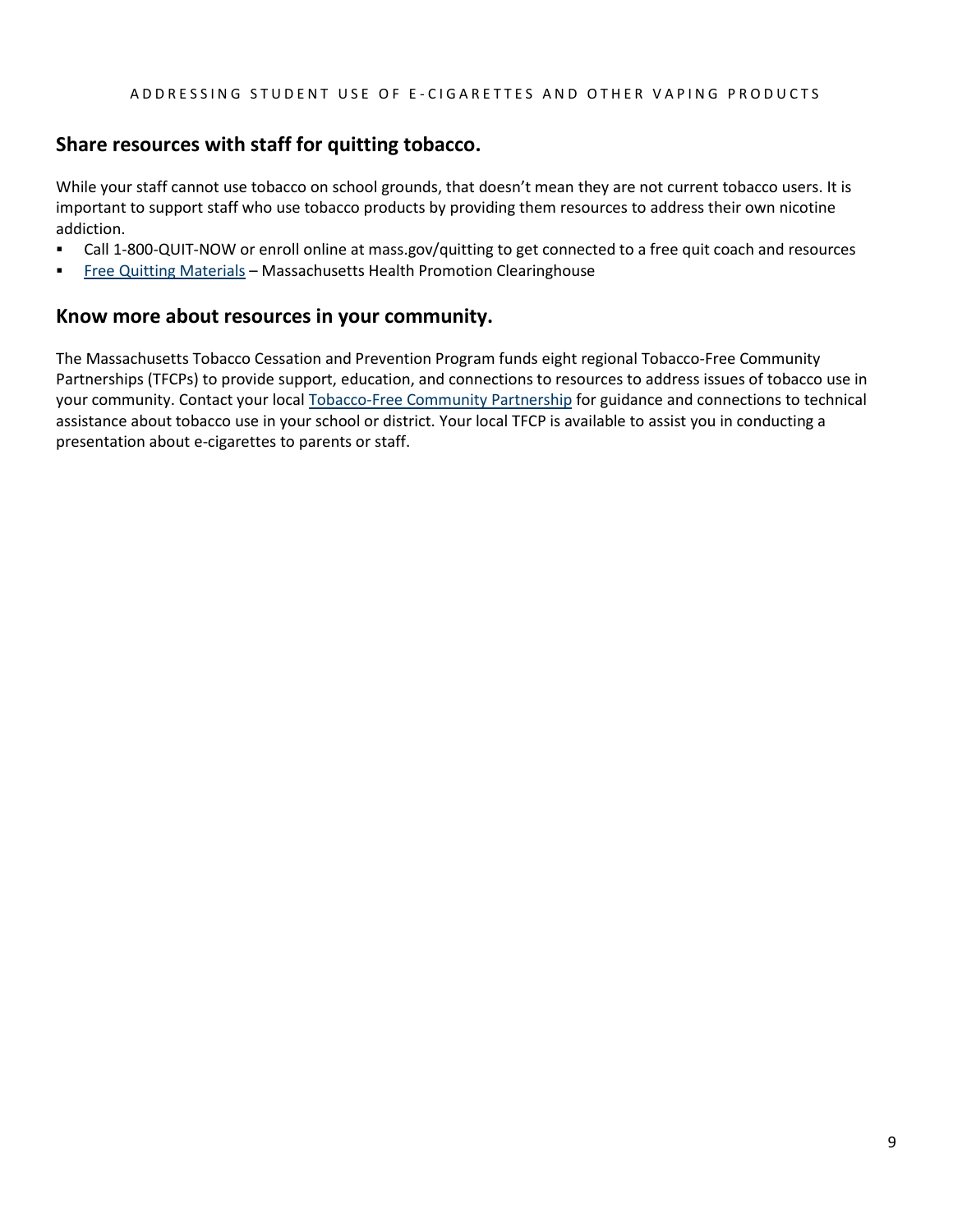### <span id="page-9-0"></span>**Curriculum Coordinators, Health Educators, and Teachers**

The Centers for Disease Control and Prevention (CDC) provides evidence-based recommendations to help design and implement quality school programs to prevent tobacco use. While the tobacco industry continues to engage schools and offer free tobacco prevention curriculum, industry-sponsored school-based programs are ineffective and may ultimately promote tobacco use among youth.

### **Here's what you can do**

### **Educate yourself about e-cigarettes.**

Knowing what these products are and what they look like can be a helpful part of addressing student use at school.

- [Frequently Asked Questions about Vaping](https://www.mass.gov/info-details/get-the-facts-about-youth-vaping) GetOutraged.org
- [Vaping Product Overview](https://www.mass.gov/service-details/vapes-and-industry-tactics) GetOutraged.org  $\blacksquare$

### **Update curriculum to address the harms of nicotine and e-cigarette use.**

- $\blacksquare$ [Tobacco Industry-Sponsored Youth Prevention Program in Schools \(PDF\)](https://www.cdc.gov/tobacco/basic_information/youth/evidence-brief/pdfs/tobacco-industry-sponsored-youth-prevention-programs-p.pdf)
- [Tobacco Use Prevention Through Schools: Guidelines and Strategies](https://www.cdc.gov/mmwr/preview/mmwrhtml/00026213.htm)  $\blacksquare$
- [HECAT: Module T \(Tobacco-Use Prevention Curriculum\)](https://www.cdc.gov/healthyyouth/hecat/pdf/hecat_module_t.pdf)
- **NEW –** [Massachusetts Anti Vaping Curriculum Resource Guide](https://www.norton.k12.ma.us/uploaded/District/MAAntiVapingCurriculumGuideMay2021FinalVersion.pdf) In 2019, the Massachusetts Action Coalition  $\blacksquare$ received an award from the National Campaign for Action to create a statewide, evidenced-based, adaptable, developmentally appropriate curriculum on the impact of vaping on student health and wellness for grades 6-12. The guide focuses on curricula which included lessons and activities intended for classroom use.

### **Use relevant, youth friendly lesson plans.**

- $\blacksquare$ [E-Cigarette Prevention: CATCH My Breath](https://catchinfo.org/modules/e-cigarettes/) – CATCH (Coordinated Approach to Child Health). A youth e-cigarette prevention program targeting ages 11-18. The program is divided into 4 sessions lasting 35-40 minutes each and uses a variety of educational strategies including: cooperative learning groups, group discussions, goal setting, interviews, and analyzing mass media.
- [The Tobacco Prevention Toolkit](https://med.stanford.edu/tobaccopreventiontoolkit.html) Stanford University School of Medicine. A toolkit for teachers with in-classroom  $\blacksquare$ units and lesson plans on e-cigarettes, tobacco, and nicotine. The toolkit includes PowerPoints, discussion guides, worksheets, and activities.
- [ASPIRE](https://www.mdanderson.org/about-md-anderson/community-services/aspire.html) MD Anderson Center. ASPIRE is a free, bilingual, online tool that helps middle and high school teens learn about being tobacco free.
- [smokeSCREEN: A Smoking Prevention Videogame](https://www.smokescreengame.org/) play2PREVENT
- [The Real Cost of Vaping](https://www.scholastic.com/youthvapingrisks/) –A collaboration between the U.S. Food and Drug Administration and Scholastic,  $\blacksquare$ information and lesson plans for grades 6-8 and 9-12.
- Consider incorporating the facts and information from *Vapes and Cigarettes: Different Products. Same Dangers*. and *[Facts. No Filters.](http://www.mass.gov/vaping)* into lesson plans or using them to spark classroom discussion or projects.
- [Know the Risks: A Youth Guide to E-cigarettes](http://bit.ly/2W63xP7) A presentation from the CDC's Office on Smoking and Health to  $\blacksquare$ educate youth on e-cigarettes. This resource is intended for adults who educate or serve youth ages 11–18 and includes a document with talking points.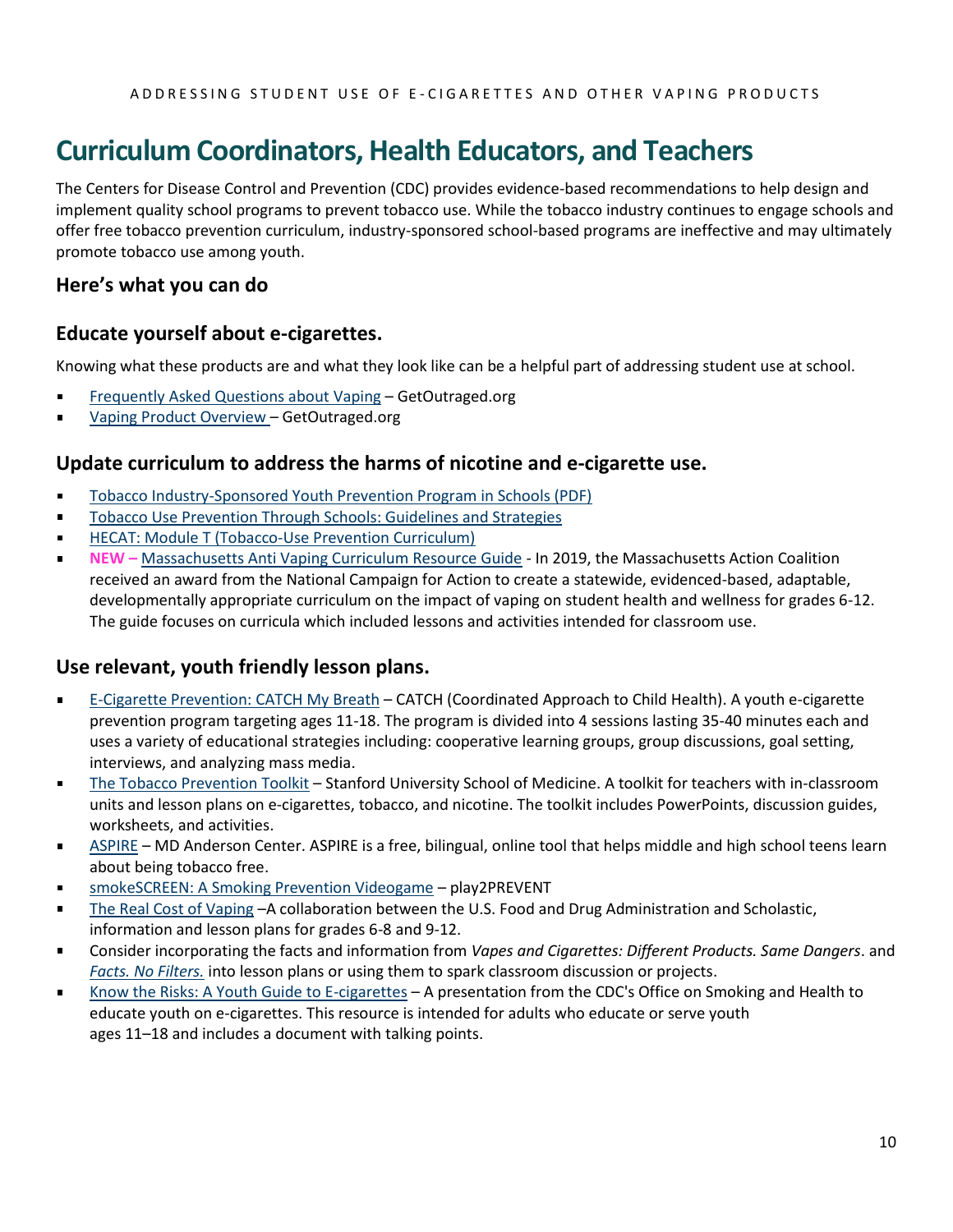### **Resources on substance use disorder prevention (not specific to tobacco/nicotine).**

*For middle schools only:* [Project Here](https://www.mass.gov/project-here-substance-use-prevention-education) - Through integrated in-classroom and digital learning experiences, Project Here educates young people about the risks and consequences of using and experimenting with substances, empowers them to help others, and gives them the tools they need to make healthy decisions.

### **Consider being an adult advisor of an 84 Chapter.**

The 84 is a statewide movement of youth fighting tobacco in Massachusetts. Youth groups in a middle school or high school, or community organizations who want to fight against the tobacco industry's tactics can sign up to become an 84 Chapter and be a part of the movement. Chapters educate their peers and adults about the tobacco industry's tactics; help to create change locally and statewide to reduce the influence of tobacco in their communities; promote social norms messaging around youth tobacco use; and more. Visit [The84.org](http://the84.org/) for more information.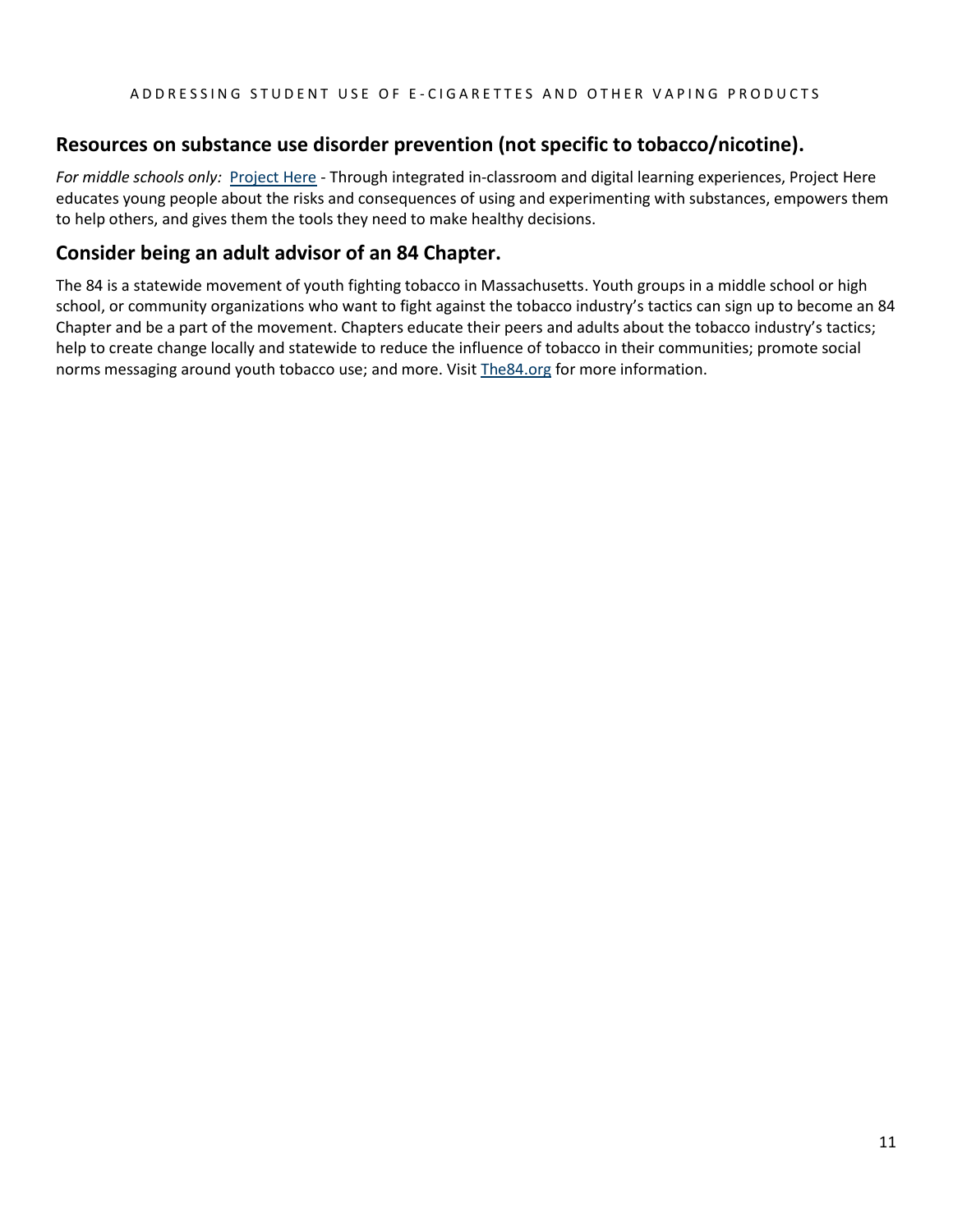### <span id="page-11-0"></span>**School Health Services**

### **Here's what you can do**

### **Educate students on the harms of nicotine and e-cigarette use.**

- **NEW –** [Nurse's Guide](https://massclearinghouse.ehs.state.ma.us/PROG-TOB/TC3485.html) To help school nurses have conversations with their students about vaping. Includes topics to cover and sample scripts.
- **NEW** [Youth Quit Vaping Brochure](https://massclearinghouse.ehs.state.ma.us/PROG-TOB/TC3488kit.html) Created as a companion piece to the Nurse's Guide, a brochure for youth to check their vaping, reasons for quitting, and resources and tips to quit (English and Spanish).
- [Health care professionals: educate your young patients about the risks of e-cigarettes \(PDF\)](https://e-cigarettes.surgeongeneral.gov/documents/SGR_E-Cig_Health_Care_Provider_Card_508.pdf) CDC
- [Know The Risks E-Cigarettes and Young People](https://e-cigarettes.surgeongeneral.gov/default.htm) Surgeon General
- *Vapes and Cigarettes[: Different Products. Same Dangers](https://massclearinghouse.ehs.state.ma.us/category/Vaping.html)*. Handout Massachusetts Health Promotion Clearinghouse
- Utilize the campaign image and facts to spur conversations with young people visiting your office /utilizing services  $\blacksquare$
- [Know the Risks: A Youth Guide to E-cigarettes](http://bit.ly/2W63xP7) A presentation from the CDC's Office on Smoking and Health to  $\blacksquare$ educate youth on e-cigarettes. This resource is intended for adults who educate or serve youth ages 11–18 and includes a document with talking points.
- [Resource Card](https://massclearinghouse.ehs.state.ma.us/mm5/merchant.mvc?Screen=PROD&Product_Code=TC3484) to provide youth with information on quitting resources available from the Massachusetts Health  $\blacksquare$ Promotion Clearinghouse.

### **Provide resources to parents about talking to their teens.**

[How to Talk with Your Kids](http://massclearinghouse.ehs.state.ma.us/product/TC3479.html) about Vaping – Massachusetts Health Promotion Clearinghouse (also available as website content o[n GetOutraged.org.](https://www.mass.gov/service-details/information-about-youth-vaping-for-parentsguardians)

### **Share resources for quitting tobacco.**

### **To help youth**

- [This is Quitting](https://truthinitiative.org/thisisquitting) powered by truth<sup>®</sup> A free and confidential texting program for young people who vape. Young  $\blacksquare$ people can text VapeFreeMass to 88709 to get started. (See Resources for Quitting section for more information)
- [My Life, My Quit™](http://www.mylifemyquit.com/) Provided by the same vendor as 1-800-QUIT-NOW (Massachusetts' Quitline), My Life, My Quit  $\blacksquare$ has youth coach specialists trained to help young people by phone or text. Young people can call or text Start My Quit to 36072 or call 855-891-9989 for free and confidential help or visi[t mylifemyquit.com](http://www.mylifemyquit.com/) to sign up online. (See Resources for Quitting section for more information)
- [Smokefree Teen](https://teen.smokefree.gov/) U.S. Department of Health and Human Services

### **To help adults**

- Call 1-800-QUIT-NOW or enroll online at [mass.gov/quitting](http://www.mass.gov/quitting) to get connected to a free quit coach and resources  $\blacksquare$
- [Free Quitting](https://massclearinghouse.ehs.state.ma.us/category/TOBCES.html) Materials Massachusetts Health Promotion Clearinghouse  $\blacksquare$

### **Share other resources for students.**

- $\blacksquare$ [The 84 Movement](https://the84.org/)
- $\blacksquare$ [truth](https://www.thetruth.com/)
- $\blacksquare$ [The Real Cost of Vaping Campaign](https://therealcost.betobaccofree.hhs.gov/) (Food and Drug Administration)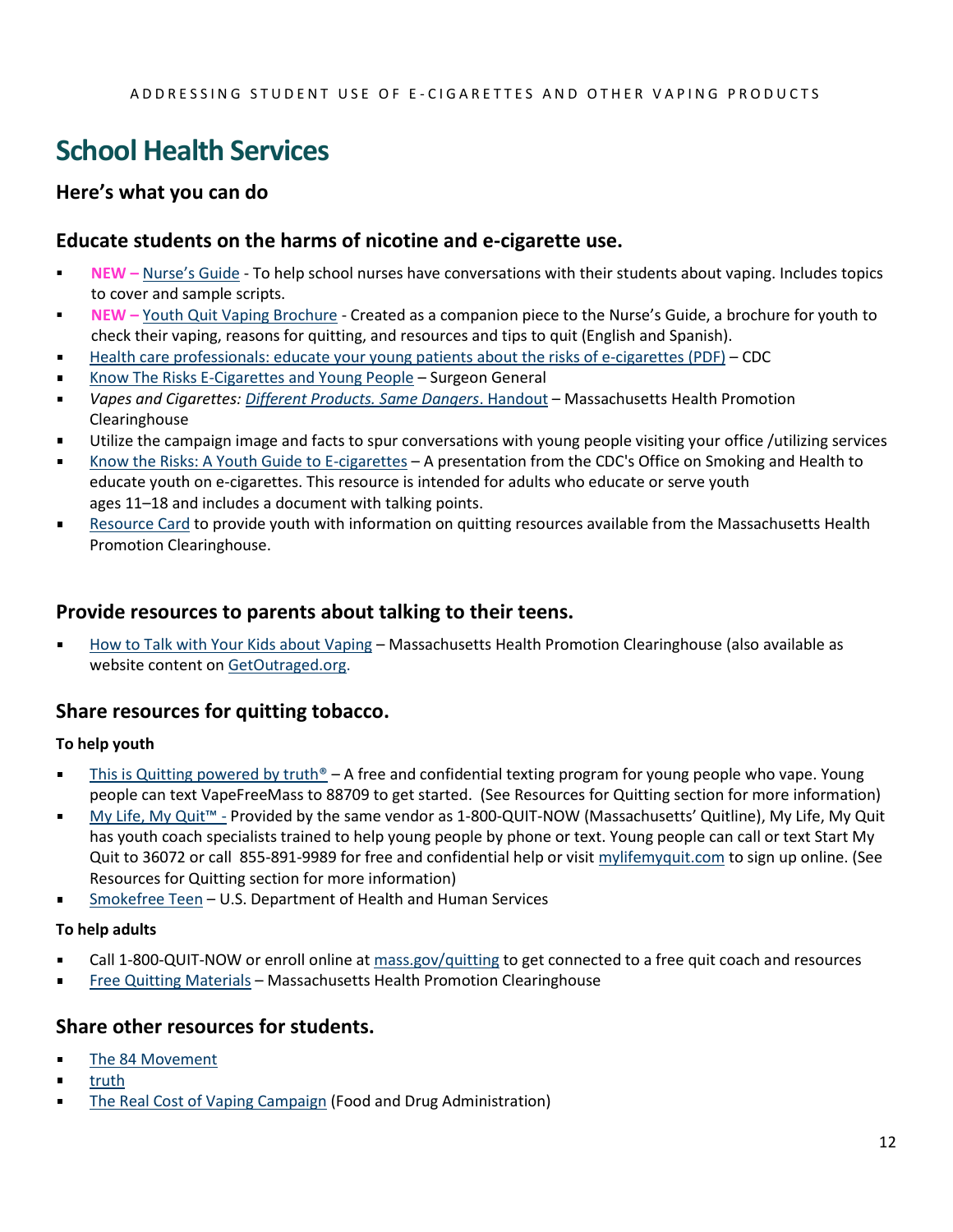### <span id="page-12-0"></span>**Healthcare Providers**

As a healthcare provider for a young person, you play an important role in your patient's health. Below are a few things you can do as well as resources you can access to help address youth use of e-cigarettes and other vaping products.

### **Here's what you can do**

### **Ask patients about their use of e-cigarettes.**

Youth do not necessarily equate smoking with the use of e-cigarettes/vaping, so note the language you use when asking your patients if they smoke or use other tobacco or nicotine products. You may need to alter the words on your forms or in your conversations to incorporate e-cigarettes, vapes, vaping devices, e-hookah, nicotine pouches or other emerging products. In addition, you may need to be specific about asking what substance is used with these devices nicotine, THC, or a combination of both. This may be a sensitive question because both nicotine and THC are illegal to purchase (for those under 21) in Massachusetts. This may also be a sensitive topic if your patient's parent/guardian is in the room or if your patient does not understand that your conversation is confidential.

### **Report suspected cases of vaping-related lung illness to the Department of Public Health.**

While reporting of EVALI is no longer mandated, DPH encourages clinicians to continue to monitor EVALI cases and report suspected cases to DPH. DPH continues to engage in monitoring and surveillance of this condition.

The current EVALI report form can be found at: [https://www.mass.gov/lists/infectious-disease-case-report-forms#e](https://www.mass.gov/lists/infectious-disease-case-report-forms#e-cigarette/vaping-associated-lung-injury-(evali)-)[cigarette/vaping-associated-lung-injury-\(evali\)-](https://www.mass.gov/lists/infectious-disease-case-report-forms#e-cigarette/vaping-associated-lung-injury-(evali)-)

### **Educate patients on the harms of nicotine and e-cigarette use.**

- [Health care professionals: Educate your young patients about the risks of e-cigarettes \(PDF\)](https://e-cigarettes.surgeongeneral.gov/documents/SGR_E-Cig_Health_Care_Provider_Card_508.pdf) CDC  $\blacksquare$
- [Know The Risks E-Cigarettes and Young People](https://e-cigarettes.surgeongeneral.gov/default.htm) Surgeon General  $\blacksquare$
- *Vapes and Cigarettes[: Different Products. Same Dangers](https://massclearinghouse.ehs.state.ma.us/category/Vaping.html)*. Handout Massachusetts Health Promotion Clearinghouse (available in English and Spanish).
- [Know the Risks: A Youth Guide to E-cigarettes](http://bit.ly/2W63xP7) A presentation from the CDC's Office on Smoking and Health to  $\blacksquare$ educate youth on e-cigarettes. This resource is intended for adults who educate or serve youth ages 11–18 and includes a document with talking points.
- [Resource Card](https://massclearinghouse.ehs.state.ma.us/mm5/merchant.mvc?Screen=PROD&Product_Code=TC3484) to provide youth with information on quitting resources.
- **NEW –** [Nurse's Guide](https://massclearinghouse.ehs.state.ma.us/PROG-TOB/TC3485.html) to assist in helping youth quit vaping in the school (or healthcare) setting.
- $\blacksquare$ **NEW –** [Youth Vaping Brochure](https://massclearinghouse.ehs.state.ma.us/PROG-TOB/TC3488.html), meant to accompany the Nurse's Guide but can be used separately to help youth quit vaping. Available in English and Spanish.

### **Share resources for quitting tobacco.**

#### **To help youth**

- [This is Quitting](http://www.thisisquitting.com/) powered by truth<sup>®</sup> A free and confidential texting program for young people who vape. Young people can text VapeFreeMass to 88709 to get started. (See Resources for Quitting section for more information)
- $\blacksquare$ [My Life, My Quit™](http://www.mylifemyquit.com/) - Provided by the same vendor as 1-800-QUIT-NOW (Massachusetts' Quitline), My Life, My Quit has youth coach specialists trained to help young people by phone or text. Young people can text Start My Quit to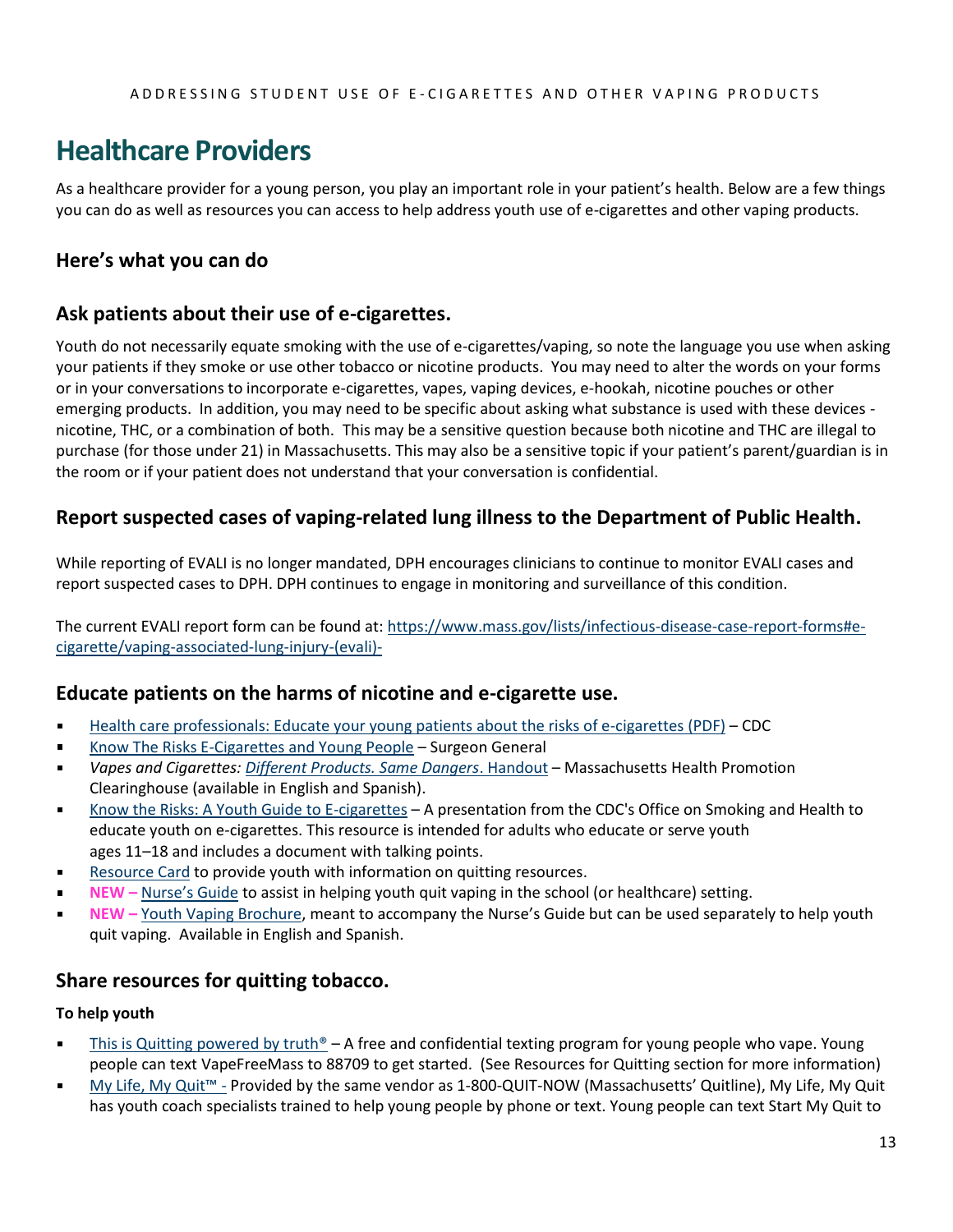36072 or call 855-891-9989 for free and confidential help or visit [mylifemyquit.com](http://www.mylifemyquit.com/) to sign up online. (See Resources for Quitting section for more information). Providers can refer patients under the age of 18 to My Life, My Quit throug[h Quitworks.](http://quitworks.makesmokinghistory.org/Get-Started/enroll-patients.html)

- [Smokefree Teen](https://teen.smokefree.gov/) A website with tips, plans, apps, and other ways to get ready to quit and be smoke free for good  $\blacksquare$ from the National Cancer Institute, U.S. Department of Health and Human Services
- Educate young patients about withdrawal symptoms and ways to cope (see pages 16-17).  $\blacksquare$

#### **To help parents of young patients who may use tobacco**

- Call 1-800-QUIT-NOW or enroll online at [mass.gov/quitting](http://www.mass.gov/quitting) to get connected to a free quit coach and resources
- [Free Quitting](https://massclearinghouse.ehs.state.ma.us/category/TOBCES.html) Materials Massachusetts Health Promotion Clearinghouse

### **Provide resources to parents about talking to their teens.**

- [How to Talk with Your Child about Vaping](http://massclearinghouse.ehs.state.ma.us/product/TC3479.html) Massachusetts Health Promotion Clearinghouse (also available as website content o[n GetOutraged.org\)](https://www.mass.gov/service-details/information-about-youth-vaping-for-parentsguardians).
- [Want to Help Your Teen Quit Vaping/Using Tobacco? -](https://massclearinghouse.ehs.state.ma.us/PROG-TOB/TC3486kit.html) This flyer is for parents/guardians of teens and provides  $\blacksquare$ information on signs of nicotine addiction, how to talk with their teens about the issue, free resources to help them quit, and ways to support them through their quit journey.

### **Other resources.**

- Connect with your membership organizations for more information, resources, and guidance on addressing vaping in your patient population.
	- o [Massachusetts Medical Association](https://www.massmed.org/Patient-Care/Health-Topics/Tobacco,-Smoking,-and-Vaping/Tobacco,-Smoking,-and-Vaping/)
	- o [American Academy of Pediatrics](https://www.aap.org/en-us/advocacy-and-policy/aap-health-initiatives/Richmond-Center/Pages/Electronic-Nicotine-Delivery-Systems.aspx) (more information also available at this [link\)](https://www.aap.org/en/patient-care/tobacco-control-and-prevention/e-cigarettes-and-vaping/)
	- o [American Academy of Family Physicians](https://www.aafp.org/about/policies/all/electronic-nicotine-delivery-systems.html)
- [Healthcare Provider Resources](https://www.cdc.gov/tobacco/basic_information/for-health-care-providers/index.html) Resources from the Centers for Disease Control and Prevention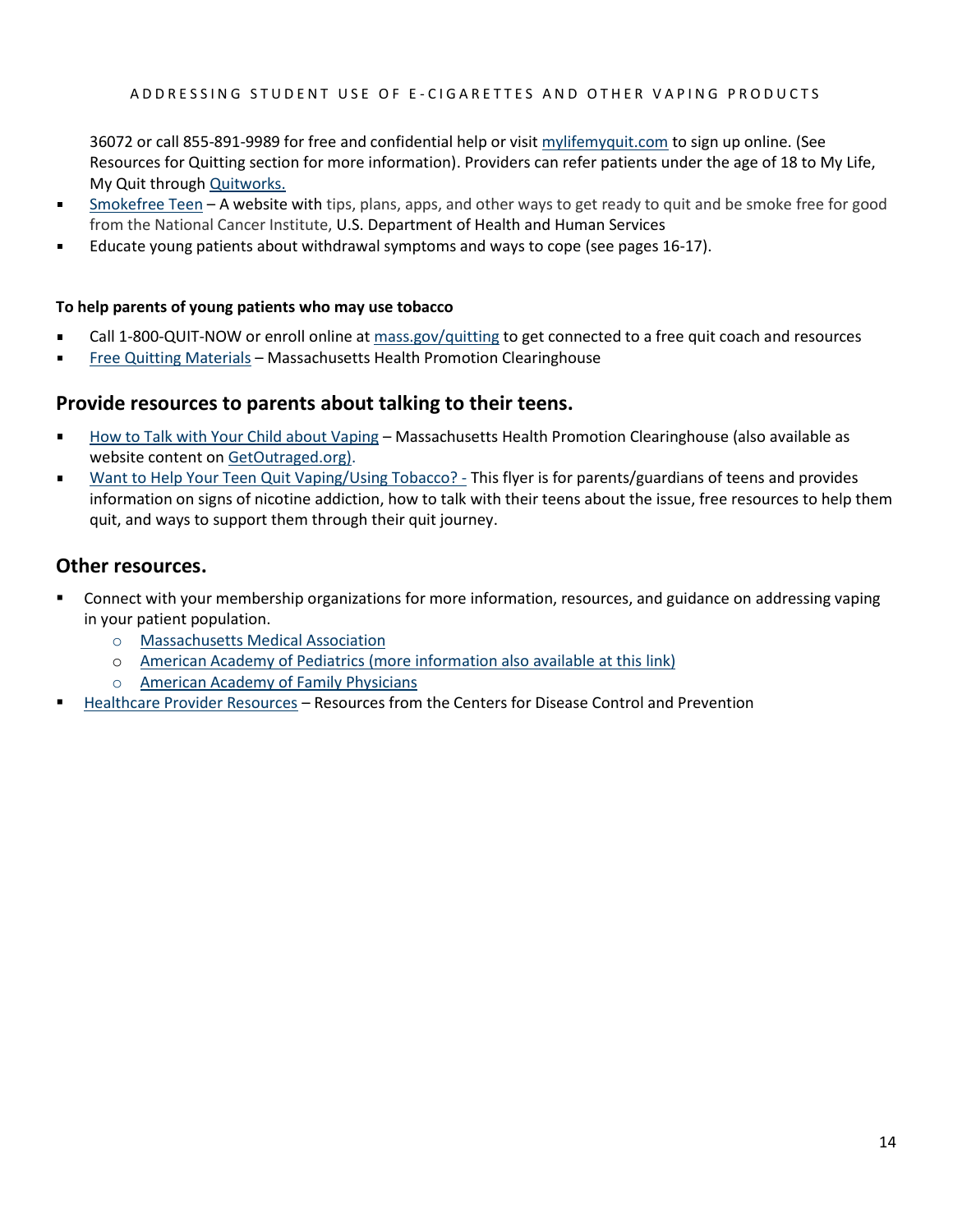### <span id="page-14-0"></span>**Resources to Help Youth Quit E-Cigarettes or Other Tobacco Products**

There are several resources to help youth who want to quit e-cigarettes and other tobacco or nicotine products.

### **Parents/adults can:**

- Visit [GetOutraged.org](http://www.mass.gov/get-outraged) for more information about the dangers of vaping for young people
- Encourage young people to ask their school nurse or counselor, athletic coach, doctor, parent or other trusted adult for help
- Educate young people about the quit resources available to them (see more information below)
- Speak with their child's health care provider
- Be aware of the symptoms of nicotine withdrawal and how to help young people (see more information below)

#### **Young people can:**

- Visit [mass.gov/vaping](http://www.mass.gov/vaping) for more information about the dangers of vaping or follow the Instagram account @GetTheVapeFacts
- Enroll in This is Quitting powered by truth<sup>®</sup> (see more information below)
- Enroll in My Life, My Quit<sup>™</sup> (see more information below)
- Visit [teen.smokefree.gov](file://///DPH-FP-CO-121/DPH3/BSAS/Groups/MTCP/Communications/Campaigns%20and%20media%20opportunities/Vaping_youth%202018-19/Other%20campaign%20materials/Toolkit%20updates/Tool%20Kit/teen.smokefree.gov) for tools and tips to quit
- Be aware of the symptoms of nicotine withdrawal and how to cope (see more information below)

### **More Information about Quit Resources for Young People**

### **This is Quitting powered by truth®**

This is Quitting powered by truth<sup>®</sup> is a texting program for youth and young adults who want to quit vaping. It is a free, confidential 60-day program during which participants receive texts with information, tips, and support. They receive daily text messages to help them prepare to quit and supportive texts from young people who have been through the program and know what it's like to quit. They can also text "COPE," "SLIP," "STRESS," or "MORE" at any time for instant support, or "MASSINFO" for information specific to Massachusetts. Young people can sign up even if you they aren't ready to quit – the texts they receive will give them strategies and practice quits to help build confidence and help them feel ready to quit.

To enroll in the program, youth text VapeFreeMass to 88709. Youth can also connect with their school nurse, counselor, or coach to help get them started.

Parents and other adults can text QUIT to 202-899-7550 to sign up to receive text messages designed specifically for parents of youth who vape.

Note: This is Quitting powered by truth® is a national program. The Massachusetts Department of Public Health, in collaboration with the University of Massachusetts Medical School Center for Tobacco Treatment Research & Training, has partnered with truth<sup>®</sup> to offer messaging and information specific to Massachusetts youth. For more information on this resource and other information on youth vaping, visit [GetOutraged.org.](http://www.mass.gov/get-outraged)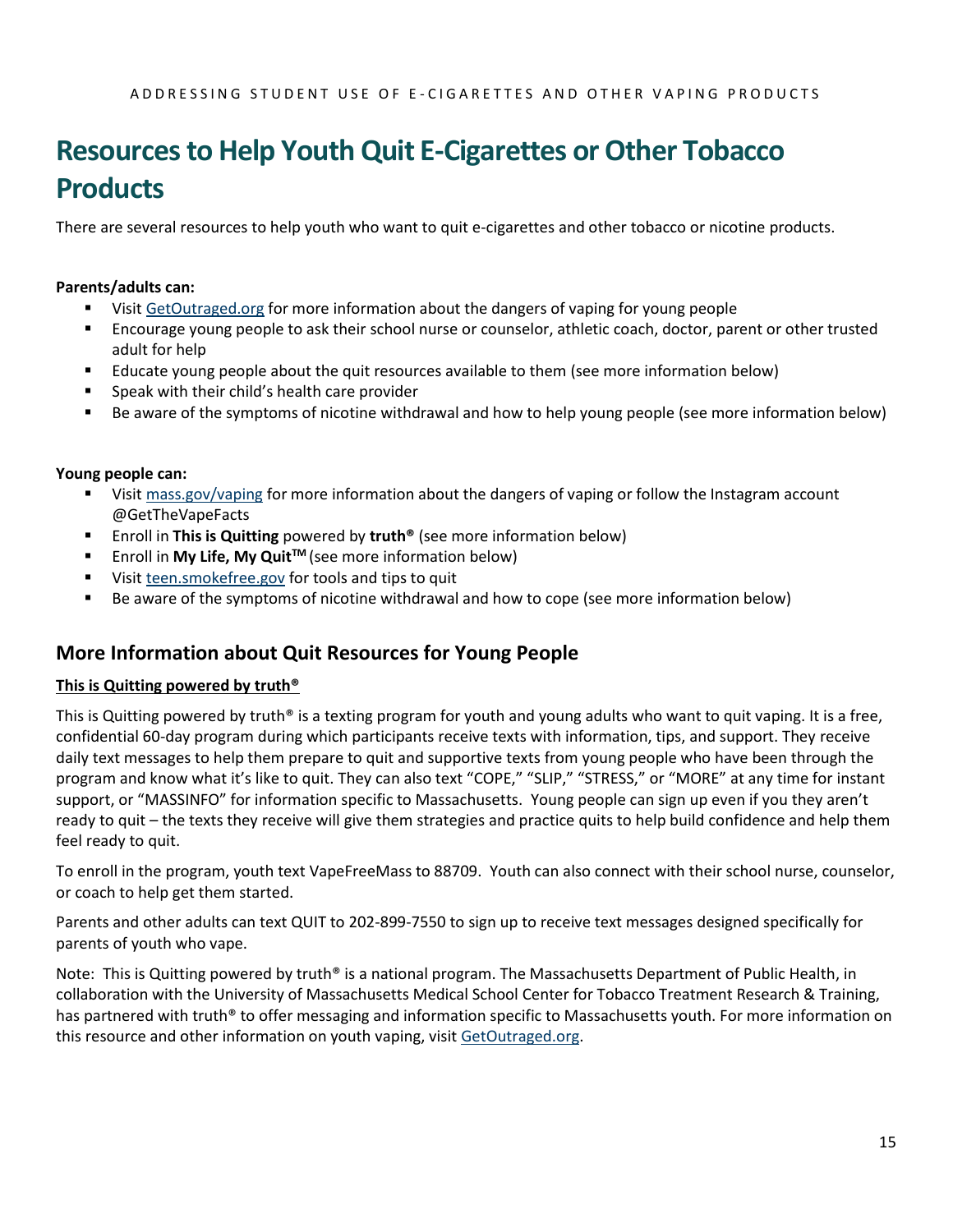#### A D D R E S SING STUD ENT USE OF E-CIGARETTES AND OTHER VAPING PRODUCTS

#### **My Life, My QuitTM**

My Life, My Quit™ is a specially designed program to help young people quit vaping or other tobacco products. My Life, My Quit<sup>TM</sup> provides five free and confidential coaching sessions by phone, live texting, or chat with a specially trained youth coach specialists. Youth can text Start My Quit to 36072 or call toll-free 1-855-891-9989 for real-time coaching. They can also visit mylifemyquit.com to sign up online, chat with a live coach, get information about vaping and tobacco, and activities to help them quit. The program can send out materials and a certificate at the end of the program.

My Life, My Quit<sup>™</sup> is a program of National Jewish Health, the vendor for the Massachusetts Smokers' Helpline. The My Life, My Quit<sup>™</sup> program combines best practices for youth tobacco cessation adapted to include vaping and new ways to reach a coach using live text messaging or online chat.

Specially trained youth coach specialists emphasize that the decision to stop is personal, and provide information to help cope with stress, navigate social situations, and support developing a tobacco-free identity.

For more information about My Life, My Quit<sup>™</sup> visi[t mylifemyquit.com](file:///C:/Users/RCohen01/AppData/Local/Microsoft/Windows/INetCache/Content.Outlook/QDRNXI2A/mylifemyquit.com) and click on Parents/Guardians under the Resources tab.

### **Nicotine Withdrawal Symptoms and Coping Mechanisms**

Some youth may not realize they are addicted to nicotine, but if they experience one or more of the following, they likely are hooked:

- Having strong cravings to vape/use tobacco
- Feeling nervous, anxious, angry or restless when they can't vape/use tobacco
- Having trouble concentrating
- Feeling the need to vape/use tobacco to feel better

When someone who is dependent on nicotine quits using it, their body needs to adjust to not having it. The physical and mental symptoms that result are called withdrawal symptoms. For most people, these symptoms are short-lived.

- Having cravings to vape/ use tobacco
- Feeling down or sad; having trouble sleeping
- Having trouble thinking clearly and concentrating
- Feeling restless and jumpy or irritable, or grouchy
- Having stomach pain, headaches, or dizziness

If the young person is smoking menthol cigarettes, research says menthol cigarettes may be harder to quit than nonmenthol cigarettes. For more information about menthol, visit [CDC's web page about menthol](https://www.cdc.gov/tobacco/basic_information/tobacco_industry/menthol-cigarettes/index.html).

How can you help a young person cope with nicotine withdrawal symptoms, so they do not start using nicotine again to feel better? Help them practice these strategies:

- Delay acting on the urge to vape/use tobacco Wait out the urge. They only last a few minutes and will lessen with time.
- Deep Breathing Deep breathing helps by concentrating on breath instead of the craving. Take two deep breaths when there is an urge to vape/use tobacco. Breathe in slowly and deeply; then breathe out slowly.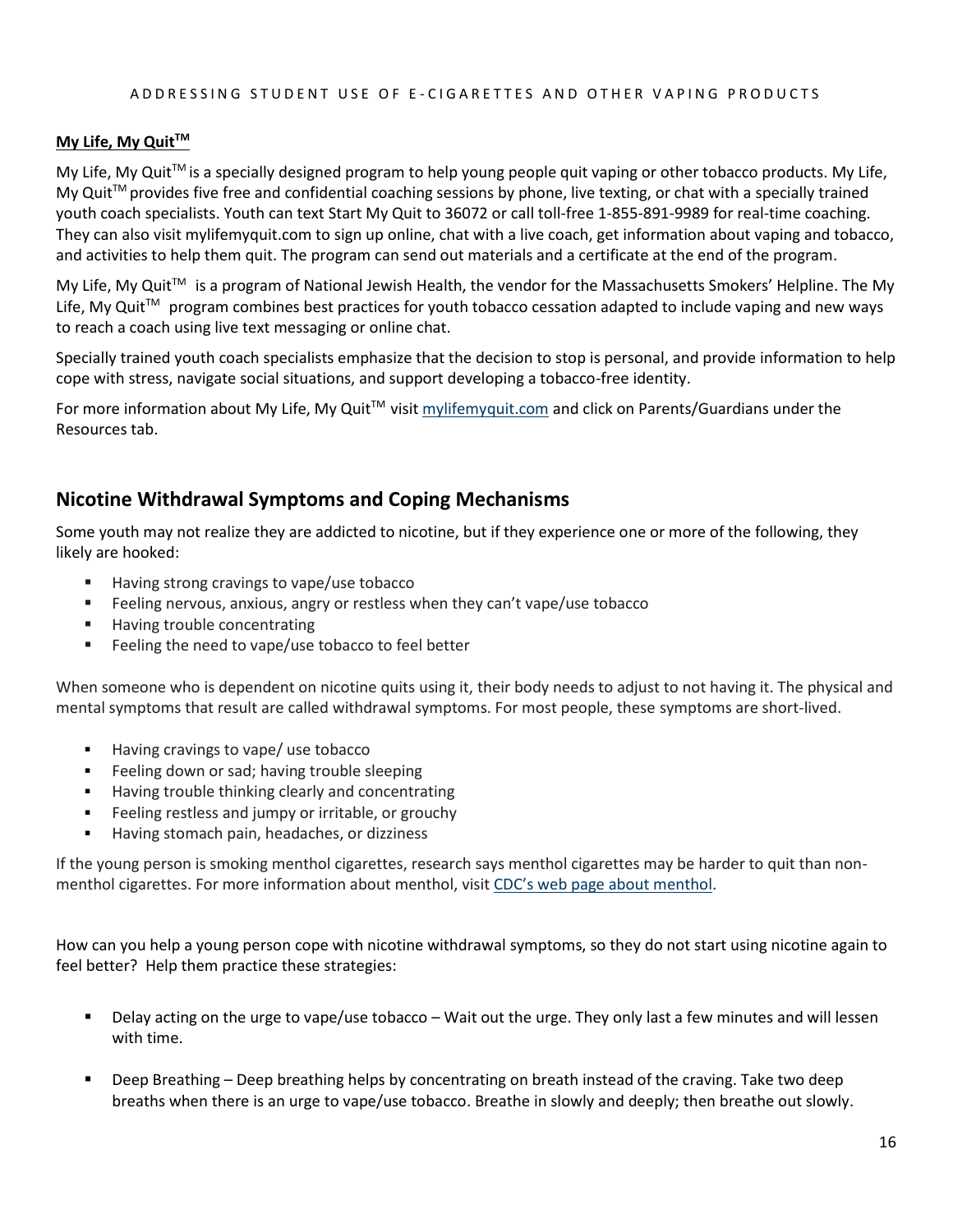- Drink Water Drinking water helps flush out nicotine and other toxins. Sip water slowly and hold it in the mouth a little while to satisfy the need to have something in the mouth.
- Have alternatives to vapes handy Good alternatives are something to hold and keep the mouth busy. Some of these may not be allowed in the classroom at school, but examples include chewing on toothpicks or gum. Sucking on hard candy can also help.
- Do Something Else / Find Alternatives Do something else to take the mind off vaping/using tobacco. Physical activity (going for a walk, run, bike ride, etc.), working on hobbies, calling or texting a friend, or just doing something else when there is the urge to vape/use tobacco can help. Other ideas include going to places that don't allow vaping such as the mall or joining an online support community.
- Adjust routines The brain connects regular places and things to tobacco use patterns. These certain places, events, situations, or people can trigger the brain's craving for nicotine.
- Avoid places, situations, or even certain people that make it hard to say "no" to a craving or offer to vape/use tobacco. Role play with a young person to practice what they can say if a friend asks them about vaping. For example, help them practice what they can say in social situations when offered a vape.

**Content originally adapted from the MN Department of Health.**

**Massachusetts Tobacco Cessation and Prevention Program Massachusetts Department of Public Health** 250 Washington Street, 4<sup>th</sup> Floor Boston, MA 02108 Makesmokinghistory.org [GetOutraged.org](http://www.mass.gov/get-outraged) [mass.gov/dph/mtcp](https://www.mass.gov/massachusetts-tobacco-cessation-and-prevention-program-mtcp)

<span id="page-16-0"></span>Originally published August 2018 / Revised April 2019, February 2020, September 2021